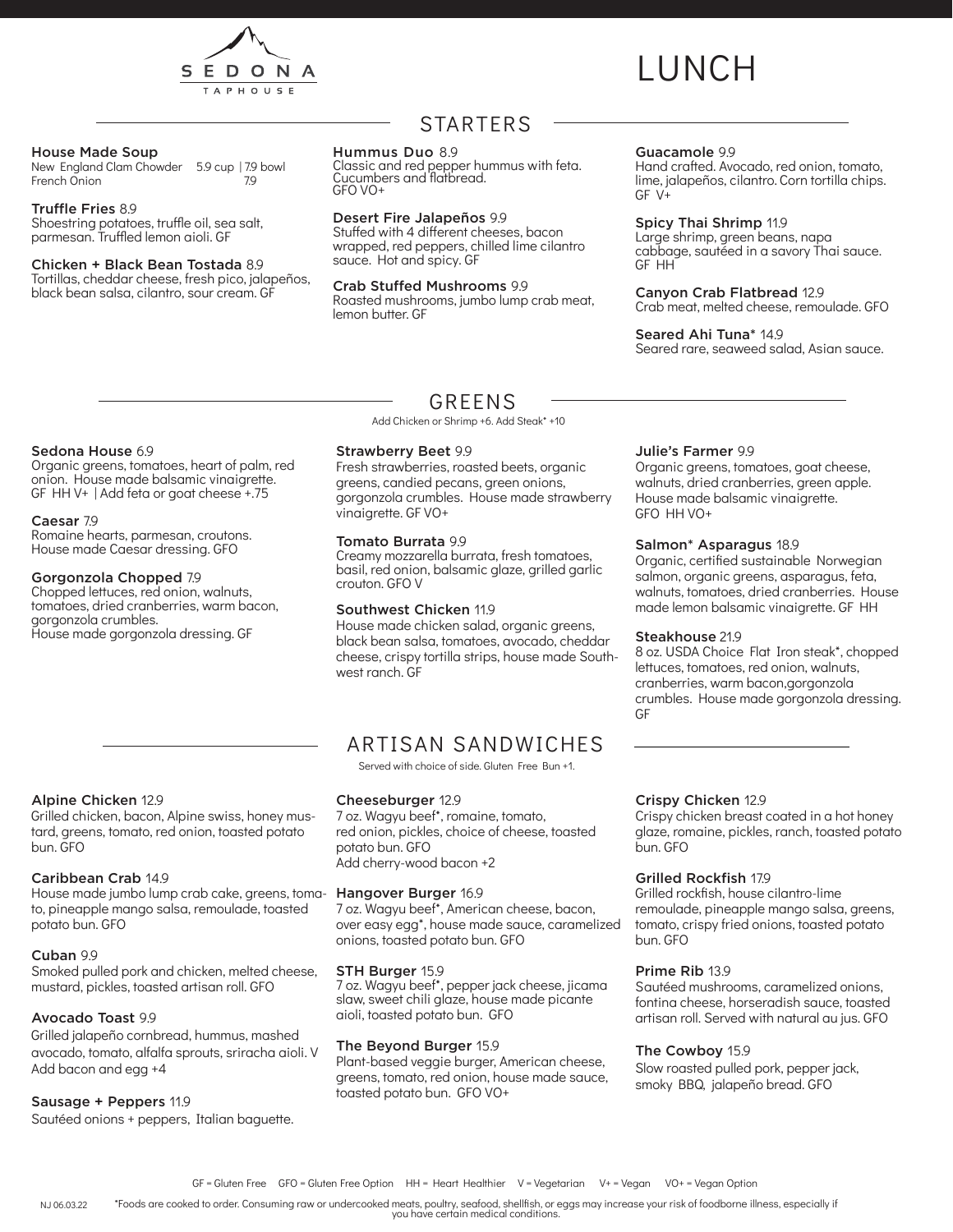### HANDHELDS

Salmon\* Sliders Organic, certified sustainable salmon, greens, tomato, red onion, chimi aioli. With greens. 13.9

### SLIDERS

#### 'Kobe Beef'\* Sliders Wagyu beef, Vermont cheddar, house made sauce, caramelized onions. With greens. 11.9

### TACOS

Acapulco Fish Broiled mahi mahi, sautéed onions, avocado, pineapple mango salsa, chimi aioli, cilantro. With greens. GFO 13.9

### FLATBREADS

#### South Rim Shrimp Shrimp, mozzarella, parmesan. fresh pico, avocado, cilantro. GFO 9.9

Southwest Steak Seasoned tender steak, black bean salsa, sautéed onions, chipotle aioli, cheddar cheese, fresh pico, cilantro. With greens. GFO 13.9

> Italiano Italian fennel sausage, mozzarella, parmesan, fresh basil. GFO 9.9

#### Santa Fe Shrimp

Crispy shrimp tossed with house made picante aioli, jicama slaw, pineapple mango salsa, cilantro. With greens. GFO 13.9

#### Havana Pork Pulled pork, serrano chile sauce, jicama slaw, diced cucumber. With greens. 12.9

BBQ Chicken Chicken, BBQ sauce, melted mozzarella, red onion. GFO 9.9

Margherita

Fresh basil, olive oil, garlic, tomato, fresh mozzarella, parmesan, balsamic reduction glaze. GFO V 8.9

Antibiotic free, hormone free, cage free poultry. Organic, sustainable, antibiotic free salmon. Braveheart Black Angus Beef®. Toppings include: Seasoned Butter, Herb Butter, Lemon Butter, Lemon Basil Butter, Pineapple Mango Salsa (HH) or Chimichurri (HH).

#### Hand Cut Filet Mignon\* 32.9

7 oz. Choice Braveheart Black Angus Beef®. Topped with seasoned butter. Choice of two house made sides. GF

Hand Cut NY Strip\* 32.9 12 oz. Choice Braveheart Black Angus Beef®. Topped with seasoned butter. Choice of two house made sides. GF

#### Black Angus Flat Iron Steak\* 21.9

8 oz. USDA Choice. Choice of two house made sides. GF Grilled Chicken 18.9 8 oz. Side of BBQ. Choice of two house made sides. GF HH

Crab Stuffed Shrimp 24.9 Large shrimp stuffed with jumbo lump crab meat, fresh spinach, lemon butter, garlic whipped potatoes. GF

#### Thai Glazed Salmon\* 24.9

Grilled, sweet with a hint of heat. Garlic whipped potatoes and steamed spinach.

Rockfish\* 24.9

Crab Cake\* Sliders House made, remoulade, greens, red onion. With greens. 13.9

> Certified sustainable, fresh caught. Grilled with choice of topping and two house made sides. GF

Norwegian Salmon\* 23.9

Organic, certified sustainable, fresh caught. Grilled with choice of topping and two house made sides. GF HH

### PASTA

Gluten Free Upon Request. Vegetarian Options Available

Primavera 15.9 Mixed seasonal vegetables, fettuccine tossed with an herb lemon-wine sauce. V VO+ Add chicken or shrimp +8

#### Devil's Pass 20.9

Chicken, penne pasta tossed with a slightly spicy cream sauce, red onions, red peppers, mushrooms, tomatoes, parmesan, fresh basil. Add Italian fennel sausage +2.

### SIDES

| <b>Organic Greens</b>          | +4   | ⊏ruit                          | +4   | <b>Sweet Potato Fries</b>       | +5   |
|--------------------------------|------|--------------------------------|------|---------------------------------|------|
| <b>Grilled Asparagus</b>       | +4   | <b>STH Bacon Succotash</b>     | +4   | <b>Roasted Brussels Sprouts</b> | $+5$ |
| Steamed Broccoli               | $+4$ | <b>Garlic Whipped Potatoes</b> | +4   | <b>Grilled Vegetables</b>       | +5   |
| <b>Shoestring French Fries</b> | $+4$ | <b>Southwest Corn</b>          | $+4$ |                                 |      |

\*Foods are cooked to order. Consuming raw or undercooked meats, poultry, seafood, shellfish, or eggs may increase your risk of foodborne illness, especially if you have certain medical conditions.

## ENTRÉES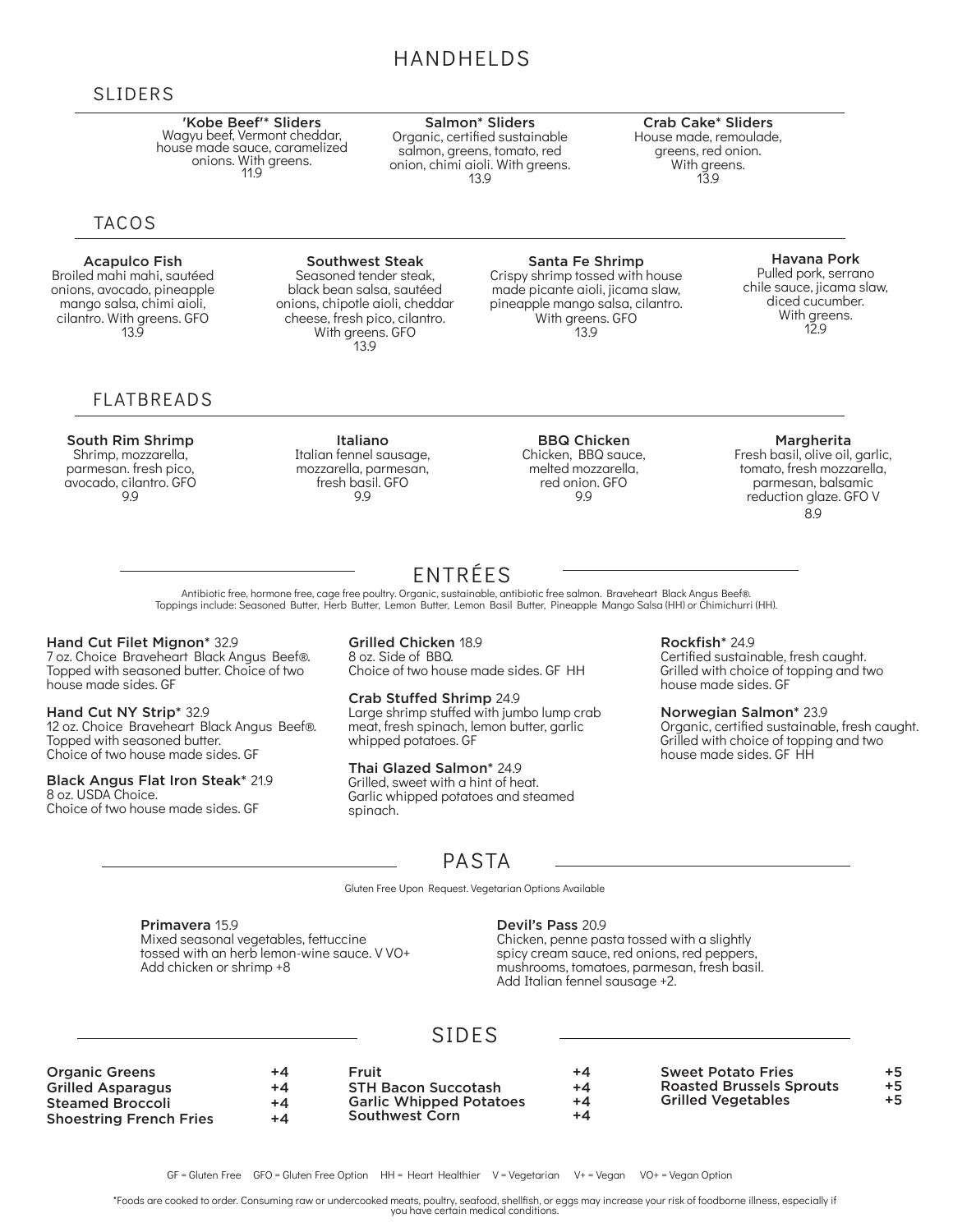### WINE

HOUSE 6 Chardonnay, Pinot Grigio, Pinot Noir, Cabernet Sauvignon, White Zinfandel

| WHITE                           | <b>Chateau Ste. Michelle Dry Riesling</b>                                                                                                                                                                                                                                                                                             | Columbia Valley, Washington                                                                                                                                                | 9 30                                                                                   |
|---------------------------------|---------------------------------------------------------------------------------------------------------------------------------------------------------------------------------------------------------------------------------------------------------------------------------------------------------------------------------------|----------------------------------------------------------------------------------------------------------------------------------------------------------------------------|----------------------------------------------------------------------------------------|
|                                 | <b>Bertani Pinot Grigio</b>                                                                                                                                                                                                                                                                                                           | Veneto, Italy                                                                                                                                                              | 9 34                                                                                   |
|                                 | <b>Brancott Sauvignon Blanc</b>                                                                                                                                                                                                                                                                                                       | Marlborough, New Zealand                                                                                                                                                   | 9 35                                                                                   |
|                                 | Kim Crawford Sauvignon Blanc                                                                                                                                                                                                                                                                                                          | Marlborough, New Zealand                                                                                                                                                   | 39                                                                                     |
|                                 | <b>Cannonball Chardonnay</b>                                                                                                                                                                                                                                                                                                          | Sonoma, California                                                                                                                                                         | 9 32                                                                                   |
|                                 | <b>Hess Select Chardonnay</b>                                                                                                                                                                                                                                                                                                         | California                                                                                                                                                                 | 9 35                                                                                   |
| RED                             | <b>Markwest Pinot Noir</b><br><b>Apothic Red</b><br>Trapiche Malbec, Oak Cask<br><b>Francis Coppola Claret</b><br><b>Columbia Crest 'Grand Estates' Merlot</b><br><b>Skyfall Merlot</b><br>Josh Cellars Cabernet Sauvignon<br>Bertani Valpolicella<br><b>Seven Deadly Zin</b><br>1000 Stories Zinfandel Bourbon<br><b>Barrel Aged</b> | California<br>California<br>Mendoza, Argentina<br>California<br>Columbia Valley, Washington<br>Washington<br>California<br>Veneto, Italy<br>Lodi, California<br>California | 11   36<br>8 30<br>8 28<br>9 32<br>8 28<br>10 34<br>11   36<br>10 36<br>10 34<br>12 40 |
| سا<br>S<br>$\circ$<br>$\propto$ | Angels & Cowboys<br>Bertani Berarosé                                                                                                                                                                                                                                                                                                  | Sonoma, California<br>Veneto, Italy                                                                                                                                        | $9 \mid 30$<br>39                                                                      |
| SPARKLING                       | La Marca Prosecco                                                                                                                                                                                                                                                                                                                     | Veneto, Italy                                                                                                                                                              | 12                                                                                     |
|                                 | Anna De Cordiniu Brut Rosé                                                                                                                                                                                                                                                                                                            | Penedews, Spain                                                                                                                                                            | 40                                                                                     |

### RESERVE SELECTION

| Mumm Napa Brut Prestige                                                     | Napa Valley, California          | 75        |
|-----------------------------------------------------------------------------|----------------------------------|-----------|
| Moët & Chandon                                                              | Champagne, France                | 105       |
| <b>Cakebread Chardonnay</b>                                                 | California                       | 75        |
| <b>Markham Merlot</b>                                                       | Napa Valley, California          | 52        |
| <b>Duckhorn Merlot</b>                                                      | California                       | 110       |
| Kendall Jackson Grand Reserve Cabernet<br>Sauvignon                         | California                       | 56        |
| Goldschmidt Oakvill Cabernet Sauvignon                                      | California                       | 62        |
| <b>Caymus Cabernet Sauvignon</b><br><b>Ruffino Chiani Ducale Gold Label</b> | Napa Valley, California<br>Italy | 120<br>56 |
|                                                                             |                                  |           |